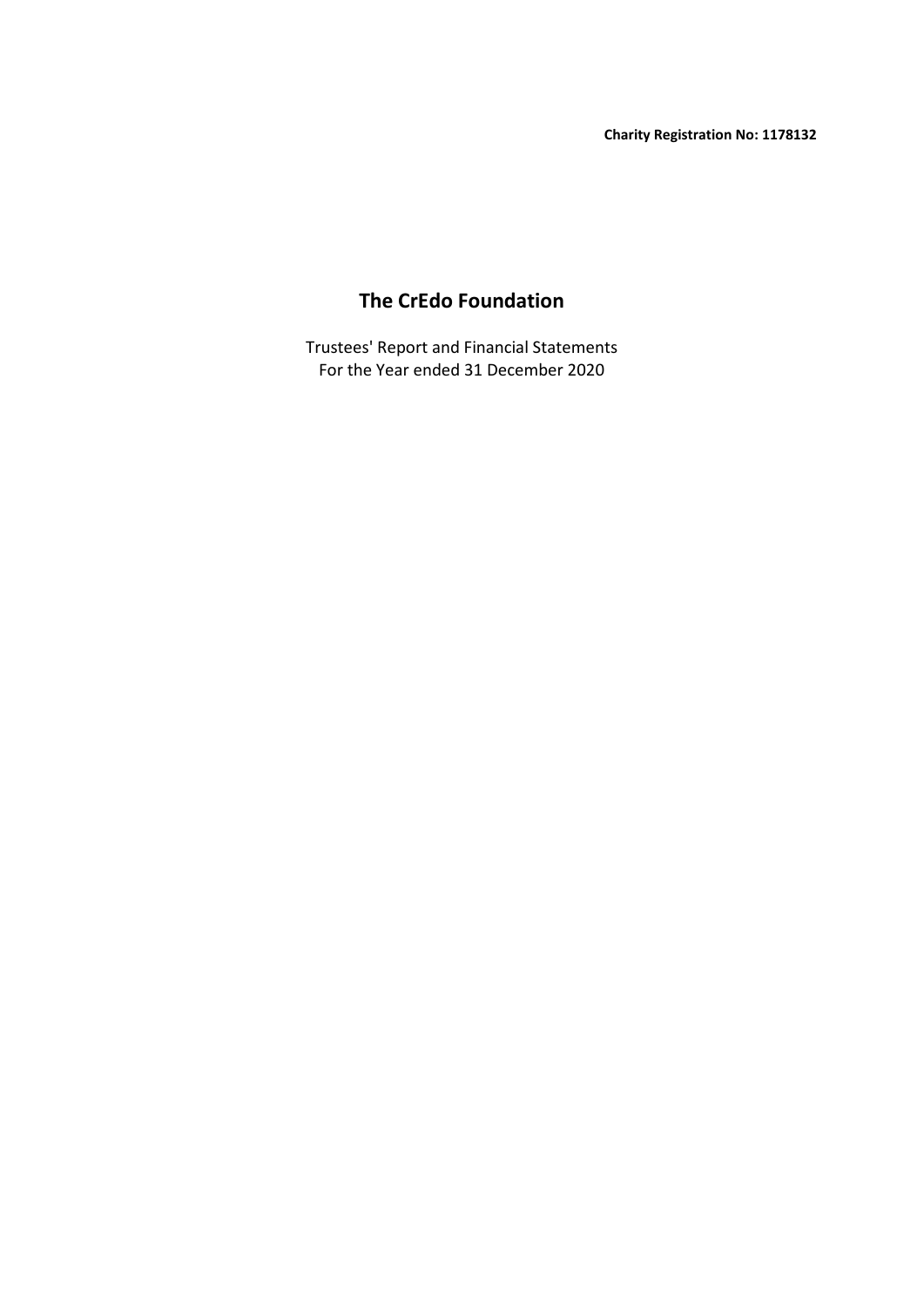Charity Registration No: 1178132

## **Contents**

| <b>Trust Information</b>                       | page(s)<br>3 |
|------------------------------------------------|--------------|
| Trustees' Report                               | $4 - 7$      |
| <b>Statement of Trustees' Responsibilities</b> | 8            |
| Independent Examiner's Report                  | 9            |
| <b>Statement of Financial Activities</b>       | 10           |
| <b>Balance Sheet</b>                           | 11           |
| <b>Statement of Cash Flows</b>                 | 12           |
| Notes to the Financial Statements              | $13 - 18$    |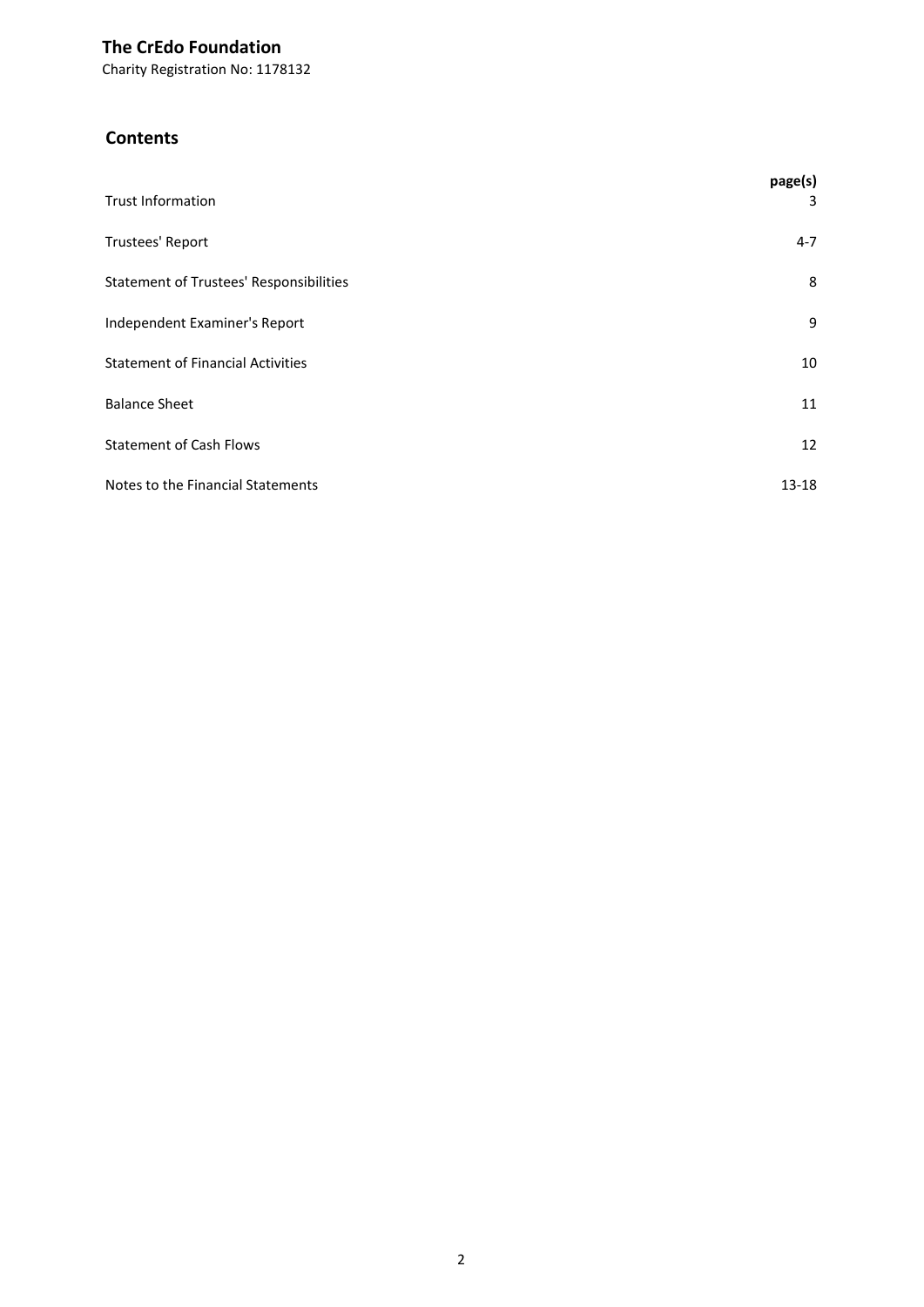Charity Registration No: 1178132

## **Trust Information**

| <b>Trustees</b>             | Ms. Cristina Cardellini<br>Mr. Edoardo Mercadante<br>Mr. Rahul Moodgal                |
|-----------------------------|---------------------------------------------------------------------------------------|
| <b>Charity Number</b>       | 1178132                                                                               |
| <b>Registered Office</b>    | 7 Clifford Street<br>London<br><b>W1S 2FT</b>                                         |
| <b>Banker</b>               | HSBC Private Bank (UK) Limited<br>8 Cork Street<br>London<br>W1S3L                    |
| <b>Independent Examiner</b> | Moore Kingston Smith LLP<br>Devonshire House<br>60 Goswell Road<br>London<br>EC1M 7AD |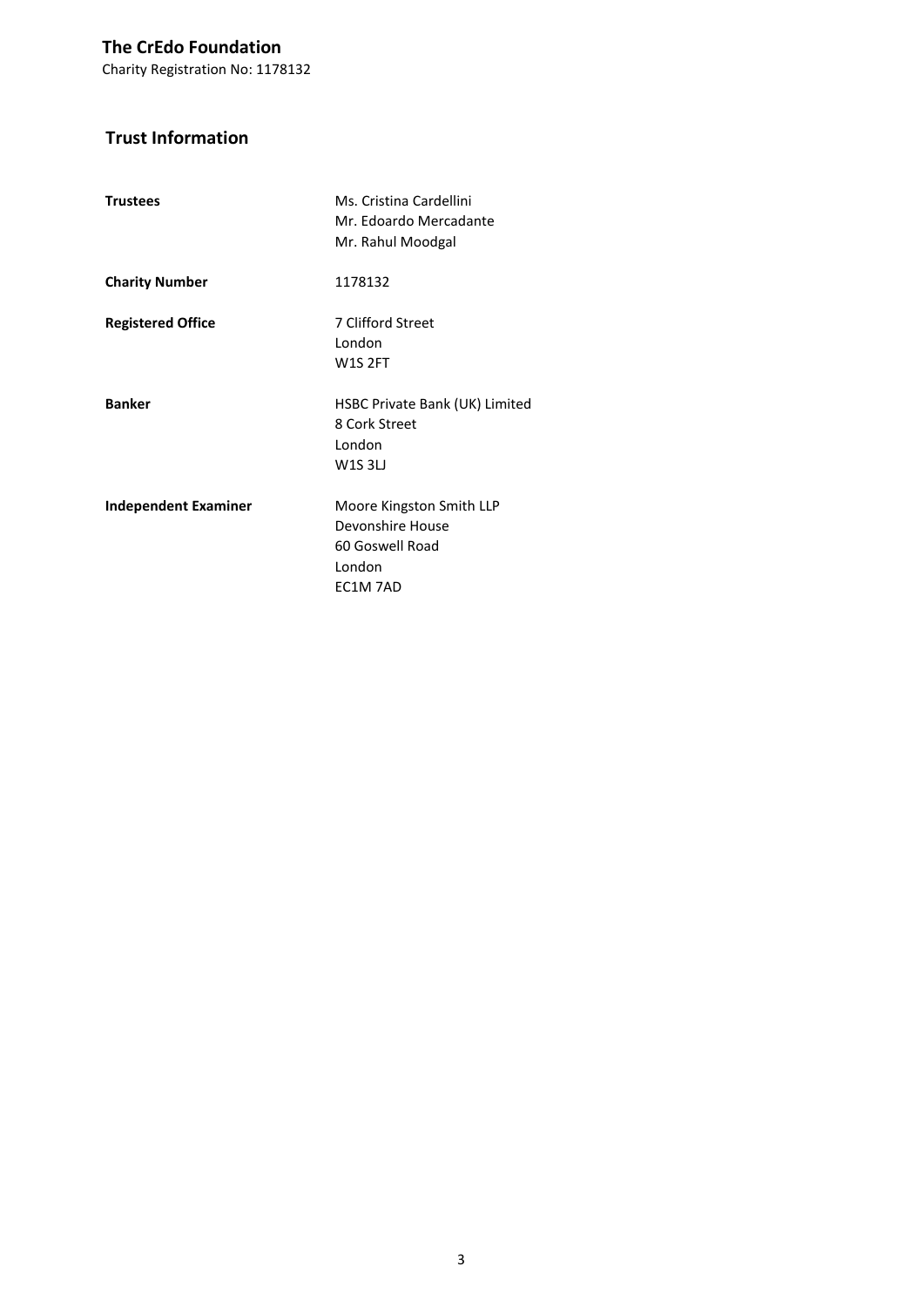Charity Registration No: 1178132

## **Trustees' Report**

The Trustees present their report and unaudited financial statements for the year ended 31 December 2020.

The financial statements have been prepared in accordance with the accounting policies set out on pages 13 to 15 and comply with the current statutory requirements, the Charities Act 2011, the Trust Deed, and Accounting and Reporting by Charities: Statement of Recommended Practice applicable to charities preparing their accounts in accordance with the Financial Reporting Standard applicable in the UK and Republic of Ireland (FRS 102) (effective 1 January 2019).

### **Status**

The CrEdo Foundation (the "Foundation") was established on 17 November 2017 and registered as a charity on 26 April 2018, for exclusively charitable purposes pursuant to its Trust Deed dated 17 November 2017 (as amended by supplemental deeds dated 18 April 2018 and 8 June 2018). The Trust Deed defines the objects and powers of the Foundation.

#### **Foundation Objectives and Mission**

The Foundation's objectives, as stated in the Trust Deed, are to further for the public benefit worldwide, such purposes that are exclusively charitable under the law of England and Wales as the Trustees from time to time see fit.

In setting the Foundation's objectives and planning its activities, the Trustees have considered Section 17 of the Charities Act 2011. In doing so they are satisfied that they have complied with their duty to have regard to the Public Benefit guidance published by the Charity Commission ('Public Benefit: running a charity (PB2)'). The Foundation's activities and achievements are outlined throughout this Trustees' Report and the Trustees believe they fully demonstrate that the Foundation is providing public benefit.

The main objective of the Foundation, as agreed by the Trustees, is to apply the Foundation's resources for the public benefit for exclusively charitable objects and purposes in any part of the world.

### **Organisation**

The Trustees meet to review and update the Foundation's strategy and areas of activity, including consideration of grant-making, a review of the reserves policy as well as the overall risk profile of the Foundation.

#### **Fundraising**

The Foundation does not seek to raise funds from the public and has not engaged with any professional fundraiser or commercial participator to raise funds.

#### **Trustees**

The Trustees who held office during the year and up to the date of signing the financial statements were:

Ms. Cristina Cardellini Mr. Edoardo Mercadante Mr. Rahul Moodgal

The Trustees are selected on the basis of their skills and expertise and the contribution, in particular in the areas of business management and development, which they can make to determine the strategy and policies of the Foundation and to monitor implementation.

The Trustees are responsible for finance, development and planning. There is no formal process for training Trustees, but training is provided to individual Trustees and to the Trustees as a whole as needs arise.

All Trustees give their time freely and no Trustee remuneration was paid in the year.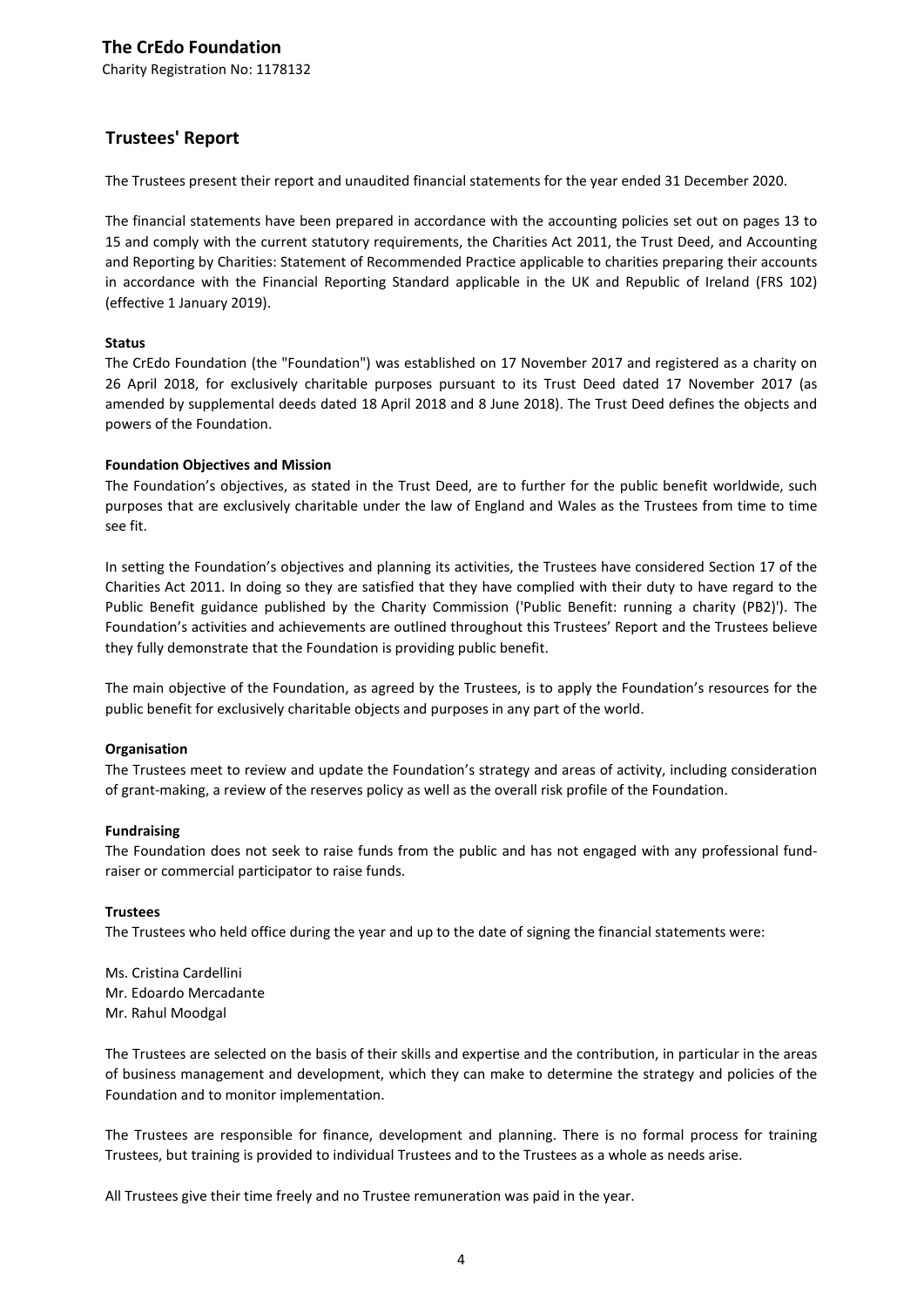Charity Registration No: 1178132

## **Trustees' Report** *(continued)*

#### **Reserves Policy**

The Trustees are committed to applying the Foundation's resources in a responsible manner for the purposes of yielding maximum benefit.

The Trustees are aware reserves are needed to bridge the gap between the spending and receiving of income. The Trustees aim to maintain free reserves in unrestricted funds at a level that will provide sufficient funds to respond to applications for grants and ensure that support and governance costs are covered.

#### *Unrestricted Funds*

Unrestricted Funds are expendable at the discretion of the Trustees in furtherance of the objects of the Foundation.

#### *Restricted Funds*

Restricted Funds are generated when the donor stipulates how their donation may be spent. In most cases, there will be a time lag between when such funds are received and when they are expensed. The Trustees ensure that these funds are expensed in accordance with the terms under which they have been donated to the Foundation. During the year no amounts were donated which had restrictions placed on them.

#### *Operational Reserves*

Cash flow projections for income and expenditure are regularly reviewed by the Trustees to ensure that the level of disposable net assets is adequate and that the Foundation is in a position to meet all its grant-making and working capital commitments for the foreseeable future.

The reserves policy is reviewed annually to reassess the risks and reflect any changes to the Foundation's income, capital, financial obligations and long term plans for charitable expenditure.

#### **Investment Policy**

Under the Trust Deed, the Foundation has the power to invest in any way the Trustees wish. The Trustees, bearing in mind the liquidity requirements of the Foundation and to the reserves policy, currently operate a strategy of holding available funds in an interest-bearing bank account.

#### **Granting Policy**

The Trustees meet regularly to consider what grants they will make and to review any feedback they have received. The Trustees are committed to applying the Foundation's resources in a responsible manner for the purposes of yielding maximum benefit.

#### **Risk Statement**

The Trustees are responsible for the management of the risks faced by the Foundation and have examined the major strategic, business and operational risks to which the Foundation is and may be exposed. They are satisfied that the systems and controls are in place to mitigate and manage exposure to such major risks identified by the Trustees. They continue to review current processes recognising that systems can only provide reasonable but not absolute assurance that major risks have been adequately managed.

The Foundation's principal risks can be broadly grouped as follows:

#### *Strategic risk*

Strategic risks are those that arise from the decisions taken concerning the Foundation's objectives and ability to meet those objectives.

The Foundation has a clear vision, mission and strategic plan that have been agreed by the Trustees. The Trustees regularly review the progress of the Foundation in relation to its vision, mission and strategic objectives.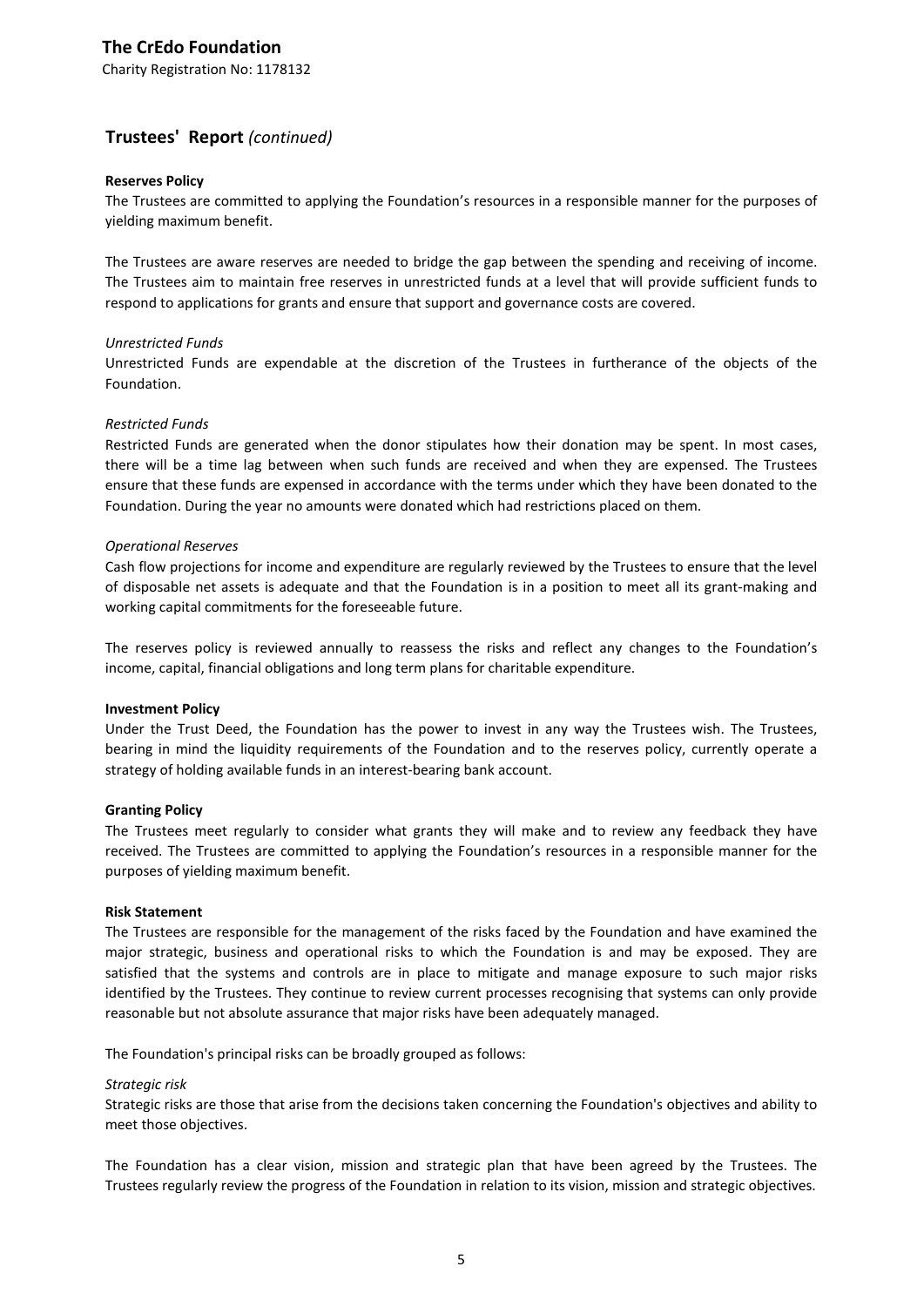Charity Registration No: 1178132

## **Trustees' Report** *(continued)*

### **Risk Statement** *(continued)*

#### *Operational risk*

Operational risk is the risk of loss resulting from inadequate or failed internal processes and systems, or from external events.

The Foundation has appropriate policies and controls in place to manage its operational risk, including system failures, fraud and theft, and failure to comply with legal, regulatory and statutory requirements. The COVID-19 pandemic has created challenges to day to day working. The Foundation and many of its service providers have implemented business continuity procedures, including remote working, to ensure the safety of personnel and to continue to operate with minimal impact.

### *Credit risk*

The Foundation's exposure to credit risk arises mainly through its cash and cash equivalents. The Foundation holds all cash with banks whom the Foundation has strong, well-established relationships and who typically have a minimum Moody's or S&P rating of investment grade. At the reporting date, the maximum exposure to credit risk is represented by the carrying amount in the Balance Sheet.

#### *Liquidity risk*

Liquidity risk is the risk that the Foundation will encounter difficulties in meeting the obligations associated with its financial liabilities that are settled by delivering cash or another financial asset. The Foundation expects to meet its financial obligations through operating cash flows. In the event that the operating cash flows would not cover all the financial obligations the Foundation has cash reserves and credit facilities available.

#### **Financial Review**

Total incoming resources, made up of voluntary donations and gift aid, amounted to £500,000 (2019: £93,834).

The asset base of the Foundation at 31 December 2020 stands at £276,688 (2019: £60,584) and is predominately made up of cash at bank which will enable the Foundation to meet its ongoing objects.

#### **Achievement and Performance**

During the year ended 31 December 2020, the Foundation made two grants, totalling £115,000, to The Centre of Social Justice ("CSJ"). CSJ specialises in researching the root causes of poverty and aims to address them through practical policy interventions. CSJ is an English registered company with company number 05137036. The Trustees have taken legal advice from Maurice Turnor Gardner LLP who have advised that grants can be made to CSJ even though CSJ is not a charity. CSJ has agreed to be bound by the Foundation's anti-bribery and corruption policy and its safeguarding policy.

The purpose of the grant of £55,000 is to fund CSJ's 'Keeping Children out of Care Commission' project. The aim is to research and to produce, and then promote until implementation, policies and procedures that will:

- 1) ensure that the most vulnerable and disadvantaged are at the very forefront of the Government's mind and plans, both now and as the country recovers from the COVID-19 pandemic. Children in, and on the edge of care will be struggling more now than they were before. The project will not only safeguard and protect them, but ensure they are able to realise their full potential.
- 2) change the present model of delivering support to children. CSJ propose a new approach, based on relationships. Neuroscience confirms this, highlighting the significant impact relationships have on brain development and subsequent behaviour, physical and mental health. Even only one, continuous and positive relationship with a trusted grown-up can prove a lifeline to a child who has experienced adversity.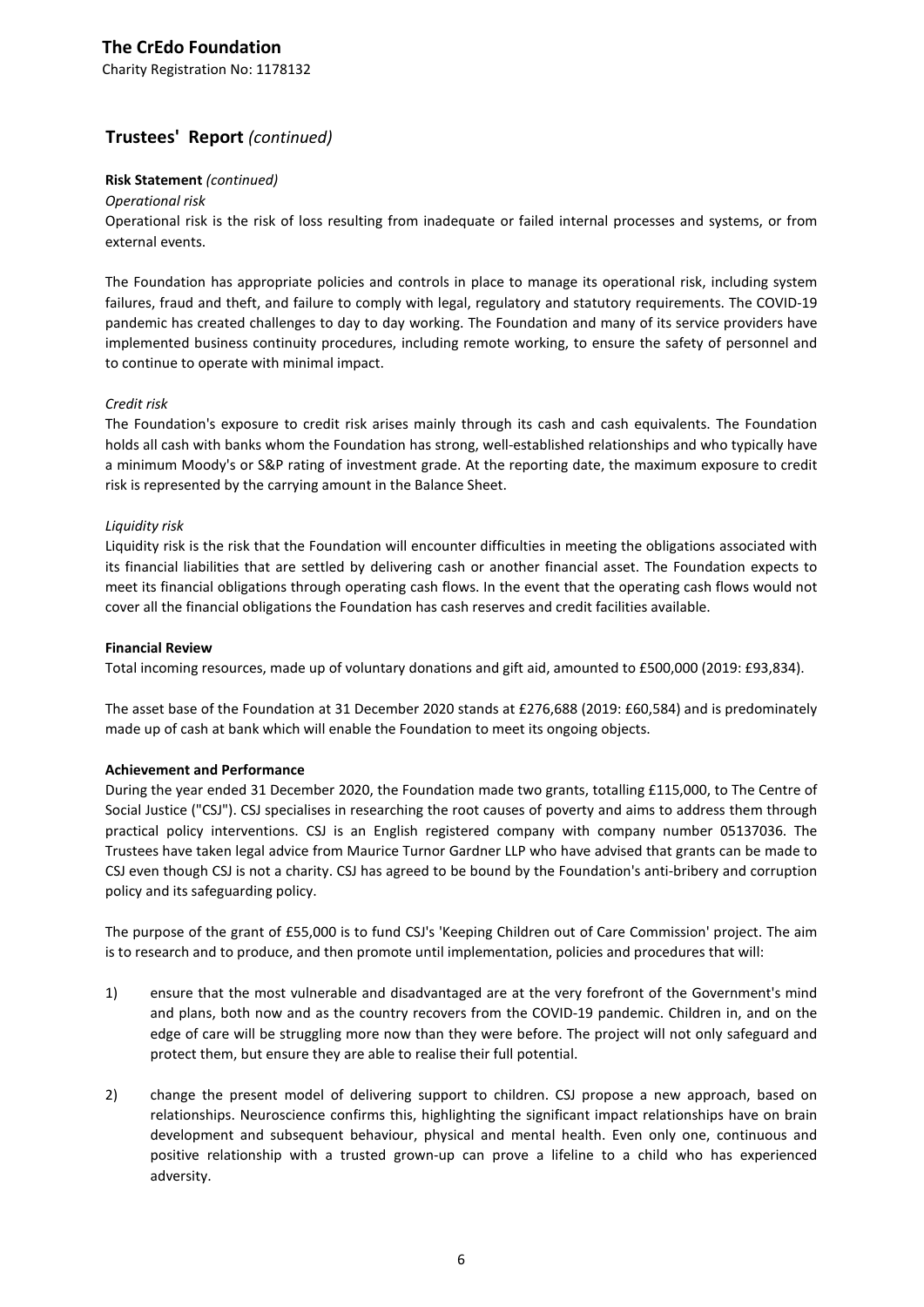Charity Registration No: 1178132

## **Trustees' Report** *(continued)*

## **Achievement and Performance** *(continued)*

The purpose of the grant of £60,000 is to fund the Addiction Unit of CSJ whose aim is to research and to produce, and then promote until implementation, social policy that will:

- 1) develop and execute effective prevention strategies to substantially mitigate the prospects of people in the UK developing addictive disorders; and
- 2) ensure that every person suffering with an addiction in the UK has access to adequate treatment services and the necessary ongoing support required to enter and remain in long-term, abstinence-based recovery.

During the year ended 31 December 2020, the Foundation made a £100,000 grant to Action on Addiction ("AoA"). AoA is a charitable company registered in England and Wales with charity number 1117988. AoA is the only UK addictions charity that works across all the areas of treatment, research, family support and professional education.

During the year ended 31 December 2020, the Foundation made a £36,050 grant to Recovery Connections. Recovery Connections is a charitable company registered in England and Wales with charity number 1147748. Recovery Connections is a peer-led, substance use recovery organisation based in Middlesbrough.

The purpose of the grant is to fund associated costs in relation to the Recovery Connections Campus Recovery Project. The project offers support to any young person in education dealing with an addiction or in recovery.

### **Future Plans**

The Foundation is anticipating a continued increase in donations in the next financial year. Trustees will finalise the Foundation's strategy and processes in the next financial year. The implementation of the new strategy will see the grant spend rise in the next financial year and beyond in order to meet the main objectives of the Foundation and to ensure that the application of any income for the public benefit is exclusively for charitable objects and purposes.

On behalf of the Board

Wishue Condellin

**Cristina Cardellini** Trustee Date: 8 September 2021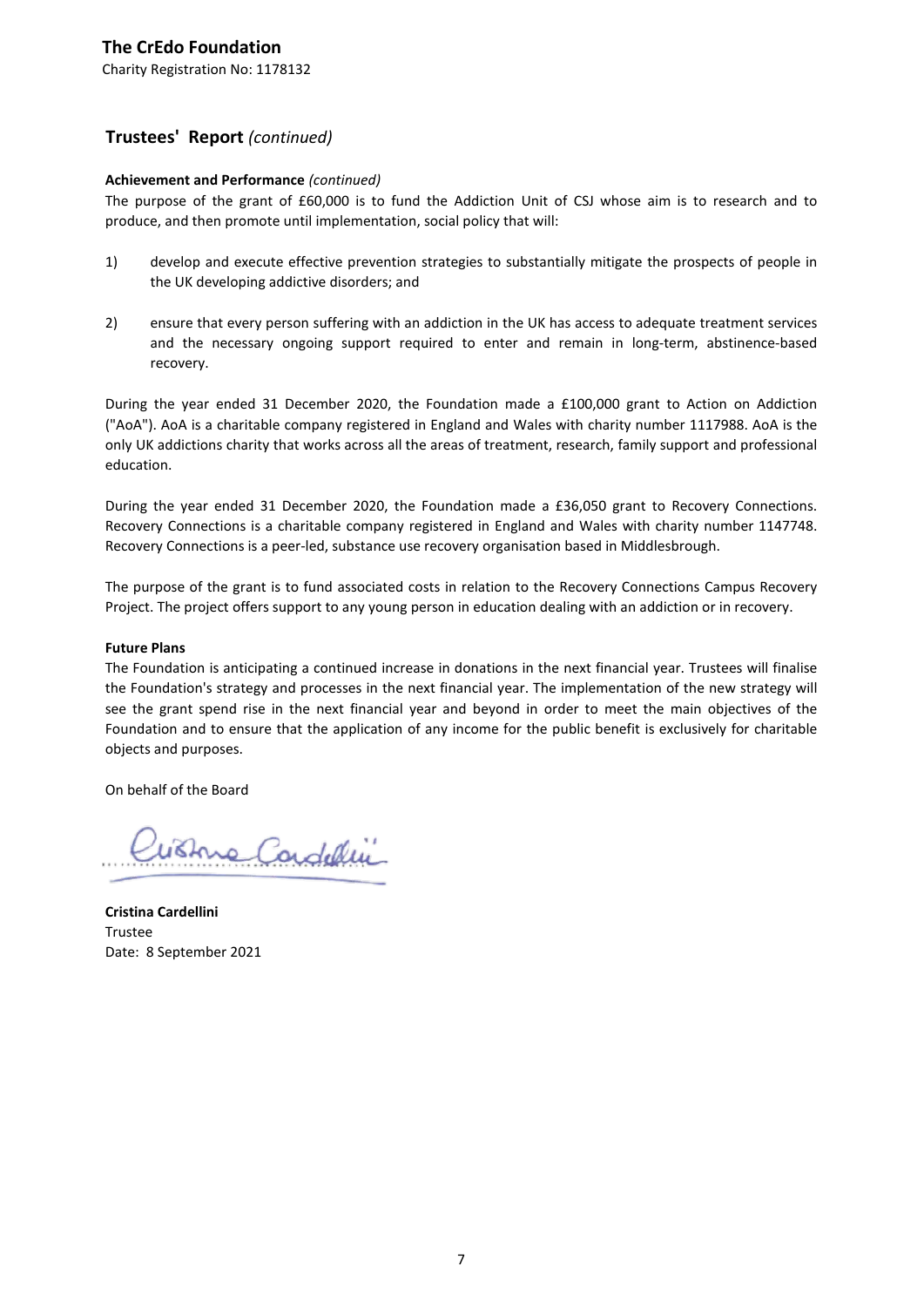## **Statement of Trustees' Responsibilities**

### **Trustees' responsibilities in relation to the financial statements**

The Trustees of The CrEdo Foundation (the "Foundation") are responsible for preparing the Trustees' Report and the financial statements in accordance with applicable law and United Kingdom Accounting Standards (United Kingdom Generally Accepted Accounting Practice).

The law applicable to charities in England and Wales requires the Trustees to prepare financial statements for each financial year. Under that law the Trustees have prepared the financial statements in accordance with United Kingdom Accounting Standards, comprising FRS 102 "The Financial Reporting Standard applicable in the UK and Republic of Ireland", and applicable law (United Kingdom Generally Accepted Accounting Practice). Under the law the Trustees must not approve the financial statements unless they are satisfied that they give a true and fair view of the state of the affairs of the Foundation and of the incoming resources and application of resources, including the income and expenditure, of the Foundation for that period. In preparing these financial statements, the Trustees are required to:

• select suitable accounting policies and then apply them consistently;

- observe the methods and principles in the Accounting and Reporting by Charities: Statement of Recommended Practice (1 January 2019);
- make judgements and estimates that are reasonable and prudent;
- state whether applicable UK Accounting Standards, comprising FRS 102, have been followed, subject to any material departures disclosed and explained in the financial statements; and

• prepare the financial statements on the going concern basis unless it is inappropriate to presume that the Foundation will continue in business.

The Trustees are responsible for keeping adequate accounting records that are sufficient to show and explain the Foundation's transactions and disclose with reasonable accuracy at any time the financial position of the Foundation and enable them to ensure that the financial statements comply with the relevant law. They are also responsible for safeguarding the assets of the Foundation and hence for taking reasonable steps for the prevention and detection of fraud and other irregularities.

By order of the Board of Trustees

Withre Cardellin

**Cristina Cardellini** Trustee Date: 8 September 2021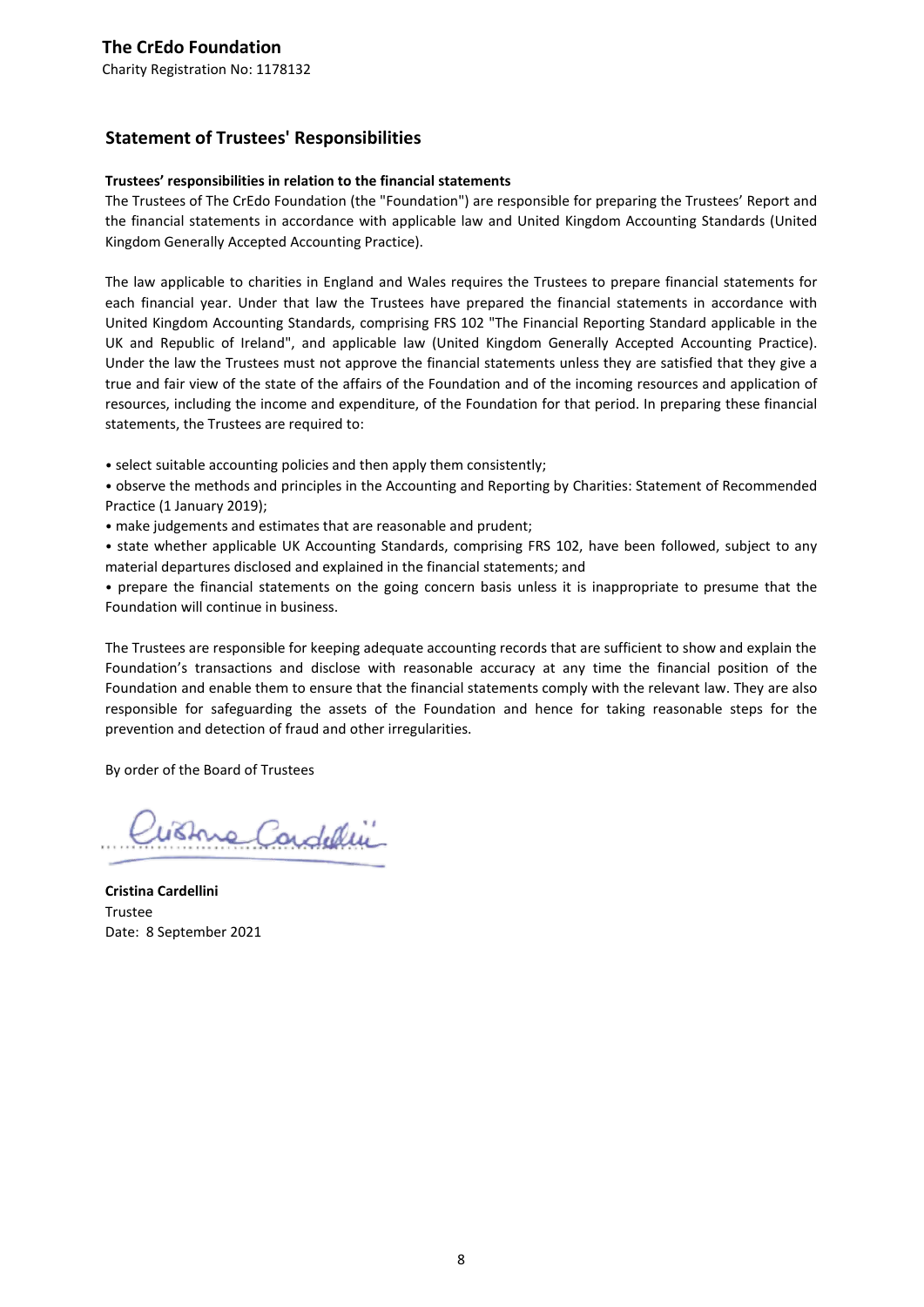Charity Registration No: 1178132

## **Independent examiner's report to the Trustees of The CrEdo Foundation**

I report to the Trustees on my examination of the accounts of The CrEdo Foundation ("the Foundation") for the year ended 31 December 2020.

### **Responsibilities and basis of report**

As the charity Trustees of the Foundation you are responsible for the preparation of the accounts in accordance with the requirements of the Charities Act 2011 ('the Act').

I report in respect of my examination of the Foundation's accounts carried out under section 145 of the 2011 Act and in carrying out my examination I have followed all the applicable Directions given by the Charity Commission under section 145(5)(b) of the Act.

### **Independent examiner's statement**

I have completed my examination. I confirm that no material matters have come to my attention in connection with the examination giving me cause to believe that in any material respect.

I report in respect of my examination of the Foundation's accounts carried out under section 145 of the 2011 Act and in carrying out my examination I have followed all the applicable Directions given by the Charity Commission under section 145(5)(b) of the Act.

- 1. accounting records were not kept in respect of the Foundation as required by section 130 of the Act; or
- 2. the accounts do not accord with those records; or
- 3. the accounts do not comply with the applicable requirements concerning the form and content of accounts set out in the Charities (Accounts and Reports) Regulations 2008 other than any requirement that the accounts give a 'true and fair view which is not a matter considered as part of an independent examination.

I have no concerns and have come across no other matters in connection with the examination to which attention should be drawn in this report in order to enable a proper understanding of the accounts to be reached.

Moore Kingdon Jim Lup

**Neil Finlayson FCA DCHa, Partner New State of Case of Case of Case of Case of Case of Case of Case of Case of Case of Case of Case of Case of Case of Case of Case of Case of Case of Case of Case of Case of Case of Case On behalf of Moore Kingston Smith LLP** 60 Goswell Road Chartered Accountants London

EC1M 7AD

Date: 9 September 2021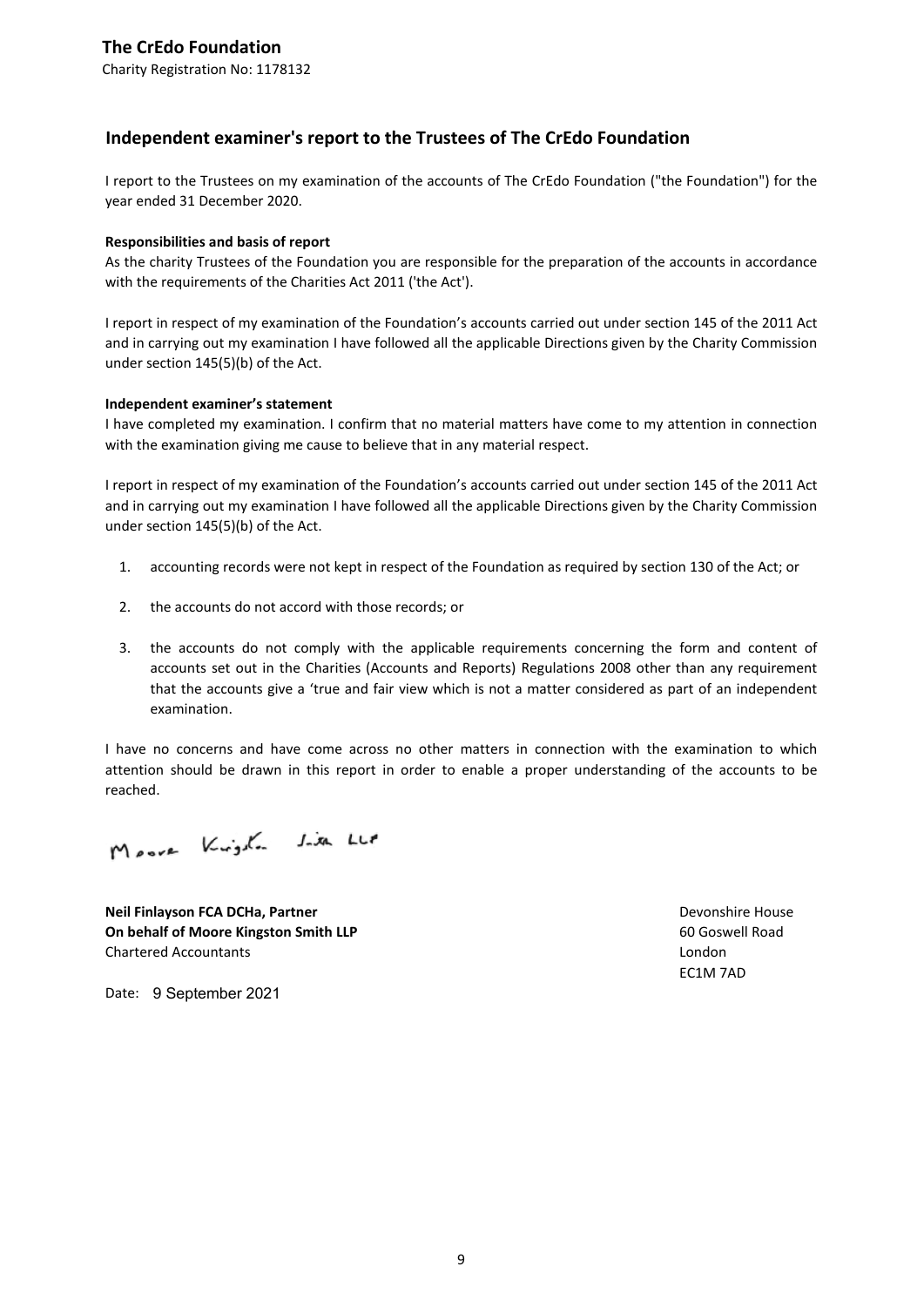Charity Registration No: 1178132

## **Statement of Financial Activities for the Year ended 31 December 2020**

|                                      |      | Year Ended  | Year Ended  |
|--------------------------------------|------|-------------|-------------|
|                                      |      | 31 December | 31 December |
|                                      |      | 2020        | 2019        |
|                                      | Note | £           | £           |
| Income                               |      |             |             |
| Donations and legacies               |      | 500,000     | 93,834      |
| <b>Total income</b>                  |      | 500,000     | 93,834      |
| <b>Expenditure</b>                   |      |             |             |
| Expenditure on charitable activities | 4    | (283, 896)  | (86, 929)   |
| <b>Total expenditure</b>             |      | (283, 896)  | (86, 929)   |
| <b>Net income</b>                    | 7    | 216,104     | 6,905       |
| Net income and net movement in funds | 7    | 216,104     | 6,905       |
| <b>Reconciliation of funds</b>       |      |             |             |
| Total funds brought forward          |      | 60,584      | 53,679      |
| <b>Total funds carried forward</b>   |      | 276,688     | 60,584      |

The incoming resources, outgoing resources and unexpended resources are unrestricted in nature.

The Statement of Financial Activities has been prepared on the basis that all activities are continuing.

There are no recognised gains and losses other than those included in the results above and therefore no separate statement of total recognised gains and losses has been presented.

The accounting policies and the notes on pages 13 to 18 form part of the Financial Statements.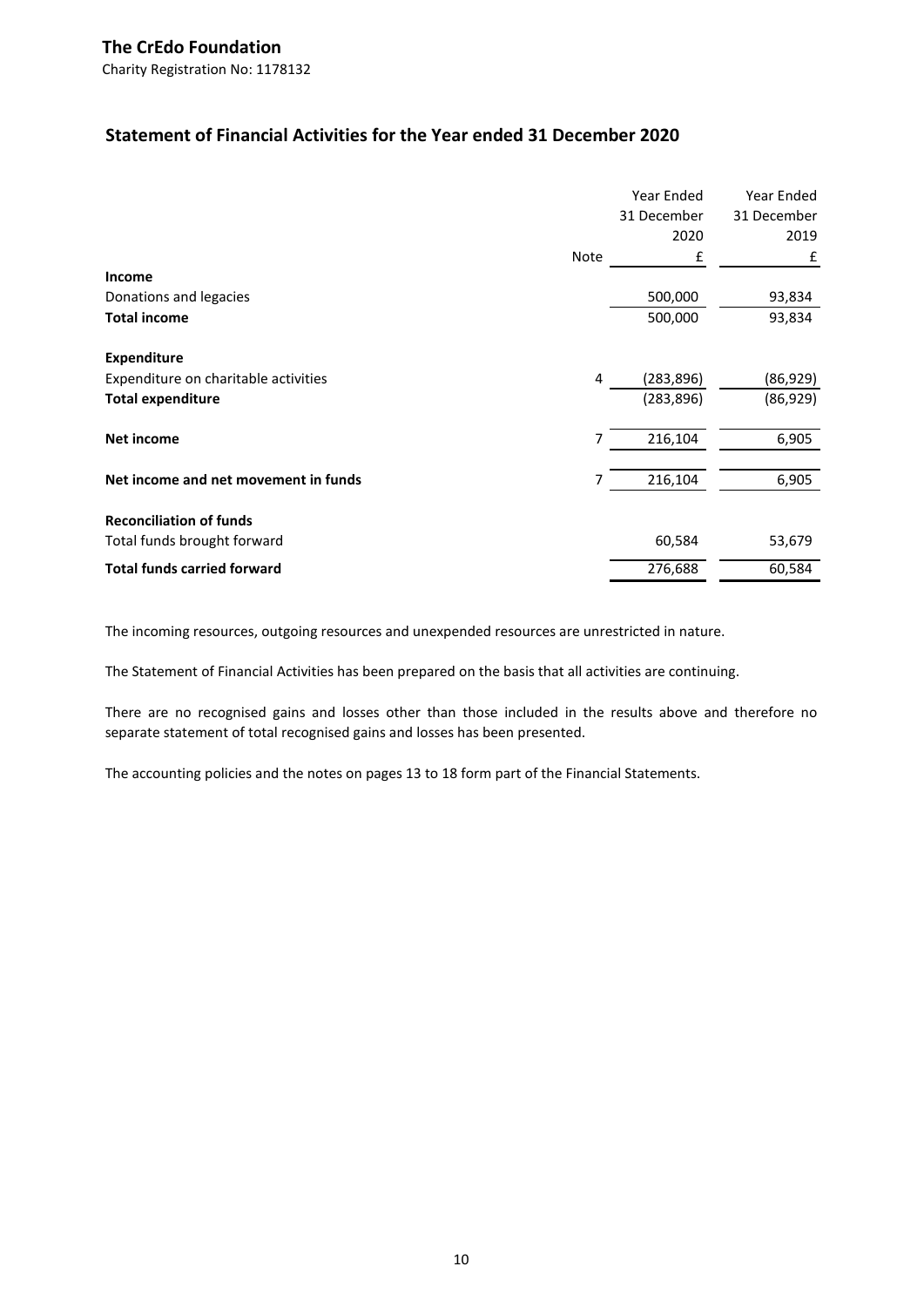## **Balance Sheet as at 31 December 2020**

|                                                |      | 31 December | 31 December |
|------------------------------------------------|------|-------------|-------------|
|                                                |      | 2020        | 2019        |
|                                                | Note | £           | £           |
| <b>Debtors</b>                                 | 8    | 101,618     | 18,750      |
| Cash at bank and in hand                       |      | 179,795     | 45,334      |
| <b>Total current assets</b>                    |      | 281,413     | 64,084      |
| <b>Liabilities</b>                             |      |             |             |
| Creditors: amounts falling due within one year | 9    | (4, 725)    | (3,500)     |
| <b>Net current assets</b>                      |      | 276,688     | 60,584      |
| <b>Total net assets</b>                        |      | 276,688     | 60,584      |
| The funds of the Foundation:                   |      |             |             |
| Unrestricted Funds                             | 10   | 276,688     | 60,584      |
| <b>Total Foundation funds</b>                  |      | 276,688     | 60,584      |

The accounting policies and the notes on pages 13 to 18 form part of the Financial Statements.

The Financial Statements were approved by the Trustees and authorised for issue on 8 September 2021 and signed on their behalf by:

Wishue Condellin

**Cristina Cardellini** Trustee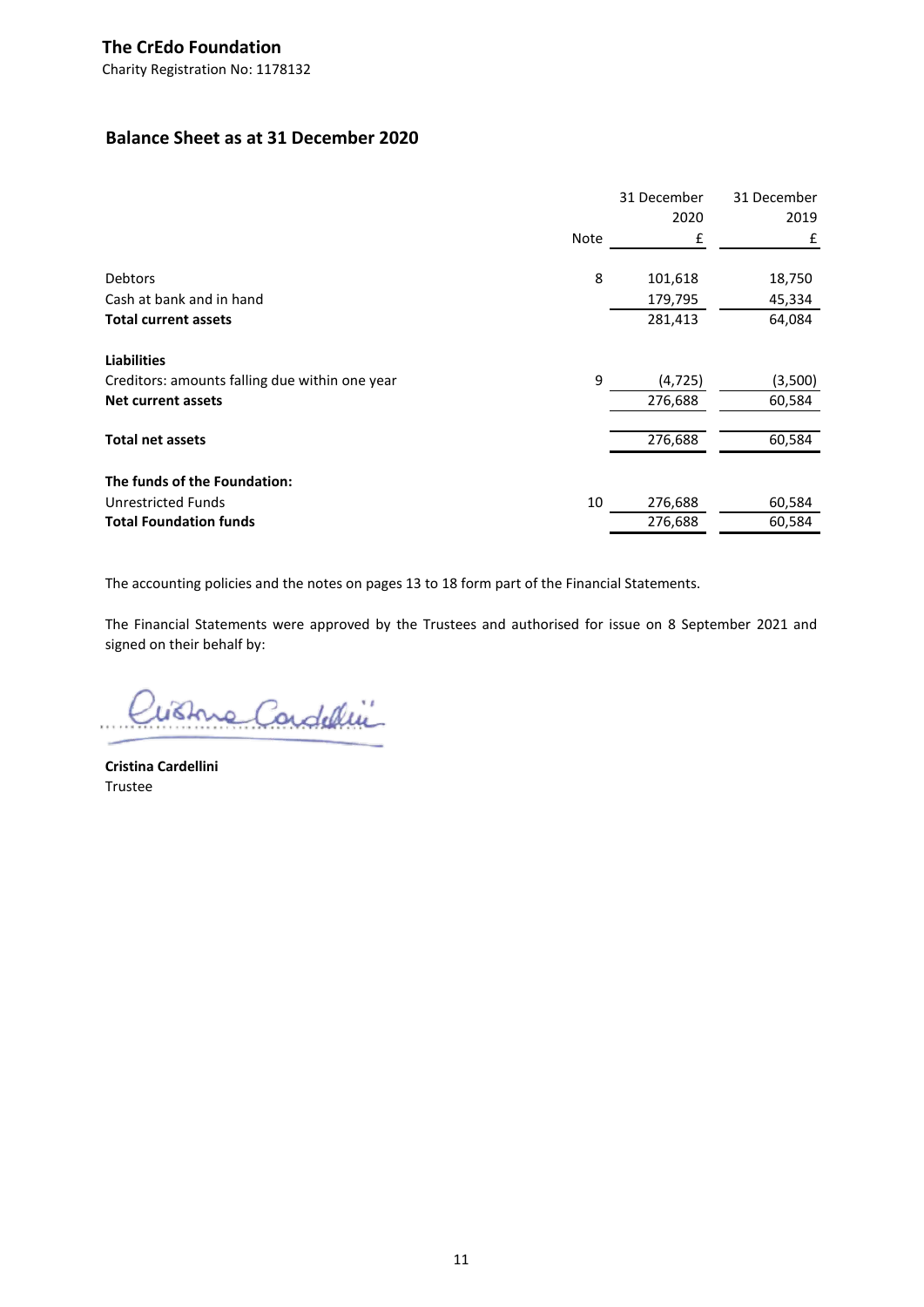## **Statement of Cash Flows for the Year ended 31 December 2020**

|                                                        | Note | Year Ended<br>31 December<br>2020<br>£ | Year Ended<br>31 December<br>2019<br>£ |
|--------------------------------------------------------|------|----------------------------------------|----------------------------------------|
| Net cash generated by operating activities             | 11   | 134,461                                | 10,572                                 |
| Net increase in cash and cash equivalents              |      | 134,461                                | 10,572                                 |
| Cash and cash equivalents at the beginning of the year |      | 45,334                                 | 34,762                                 |
| Cash and cash equivalents at the end of the year       |      | 179,795                                | 45,334                                 |
| Cash and cash equivalents consists of:                 |      |                                        |                                        |
| Cash at bank and in hand                               |      | 179,795                                | 45,334                                 |

The Foundation has no net debt and accordingly no net debt note is presented.

The accounting policies and the notes on pages 13 to 18 form part of the Financial Statements.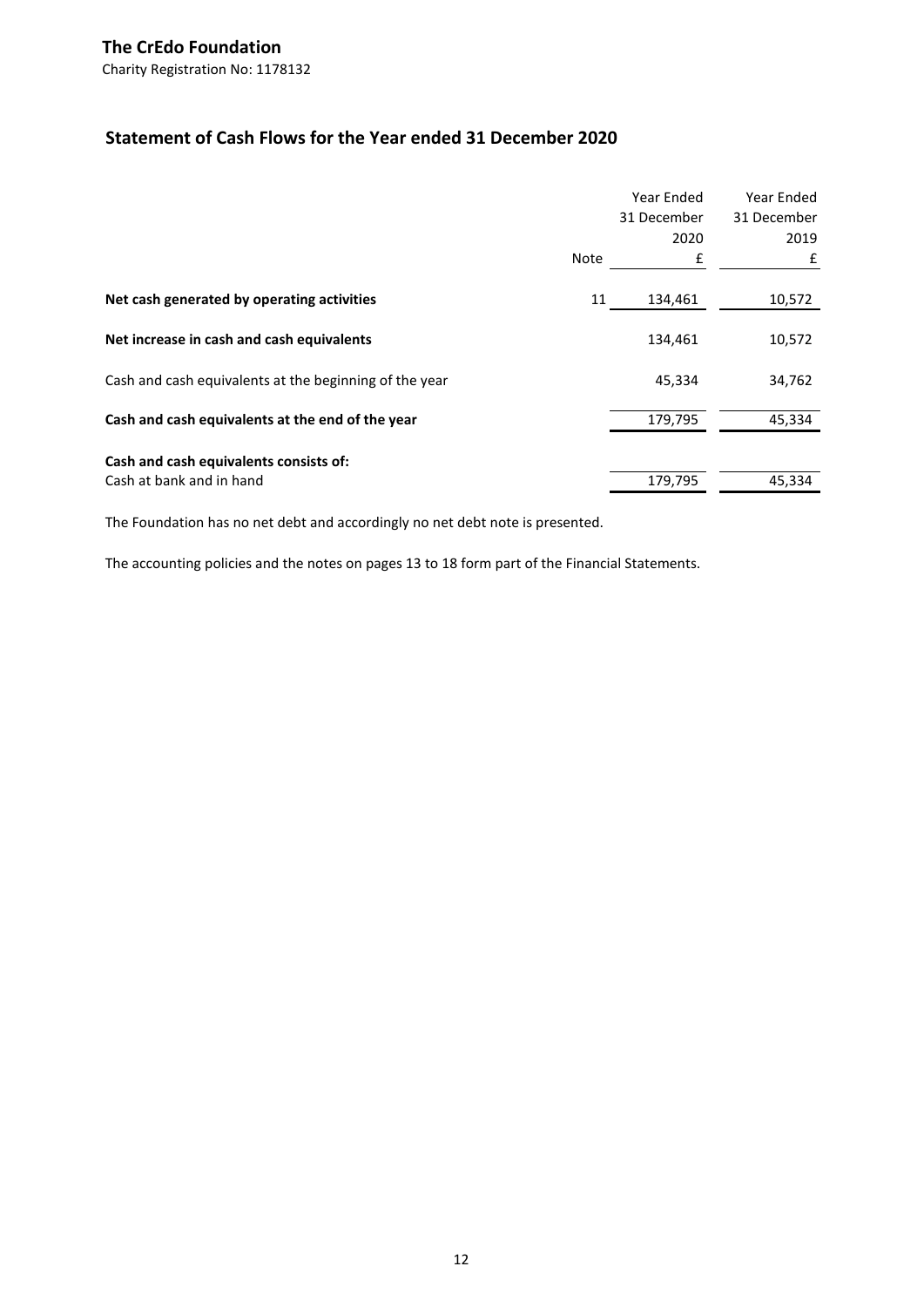Charity Registration No: 1178132

## **Notes to the Financial Statements**

### **1 General information**

The CrEdo Foundation (the "Foundation") is a charity registered in England and Wales. The address of its registered office is 7 Clifford Street, London, W1S 2FT.

### **2 Statement of compliance**

The financial statements have been prepared in accordance with Accounting and Reporting by Charities: Statement of Recommended Practice applicable to charities preparing their accounts in accordance with the Financial Reporting Standard applicable in the UK and Republic of Ireland ("FRS 102") (effective 1 January 2019) - (Charities SORP (FRS 102)), the Financial Reporting Standard applicable in the UK and Republic of Ireland (FRS 102).

The Foundation meets the definition of a public benefit entity under FRS 102. The assets and liabilities are initially recognised at historical cost or transaction value unless otherwise stated in the relevant accounting policy note.

### **3 Accounting policies**

The principal accounting policies applied in the preparation of these financial statements are set out below. These policies have been consistently applied to all the periods presented, unless otherwise stated.

### **(a) Going concern**

The Trustees are responsible for the management of the Foundation's activities and risks. The Trustees have a reasonable expectation that the Foundation has adequate resources to continue in operational existence for the foreseeable future. Thus the financial statements are prepared on the going concern basis.

### **(b) Income**

Income is included in the respective line items of the Statement of Financial Activities when the Foundation is legally entitled to the income and the amount can be quantified with reasonable certainty and receipt is probable. Income comprises donations, recognised when received and banked, and Gift Aid, recognised when there is a valid declaration from the donor.

### **(c) Gifts in kind and donated services**

Gifts in kind and donated services are valued and included, where material, in the financial statements. The contribution of volunteers has been excluded from the Statement of Financial Activities as the value of their contribution to the Foundation cannot be reasonably quantified in financial terms. Due to the immaterial nature of donated services and the difficulty in quantifying the financial impact of same in the current year, there were no amounts included in respect of same.

## **(d) Expenditure**

Expenditure is accounted for on an accruals basis. Constructive obligations (including grants payable) are accounted for as liabilities where it is probable that there will be a transfer of economic benefits and the amount of the obligation can be reliably estimated and communicated to the recipient.

Costs of charitable activities comprise all costs incurred in the pursuit of the charitable objects of the Foundation. These costs, where not wholly attributable, are apportioned between the categories of charitable expenditure in addition to the direct costs.

## **(e) Support and governance costs**

Support costs are those costs which do not relate directly to a single activity. Governance costs are those costs incurred in the compliance with constitutional and statutory requirements including related professional fees, and are accounted for on an accruals basis. These costs are included under the heading charitable activities in the Statement of Financial Activities.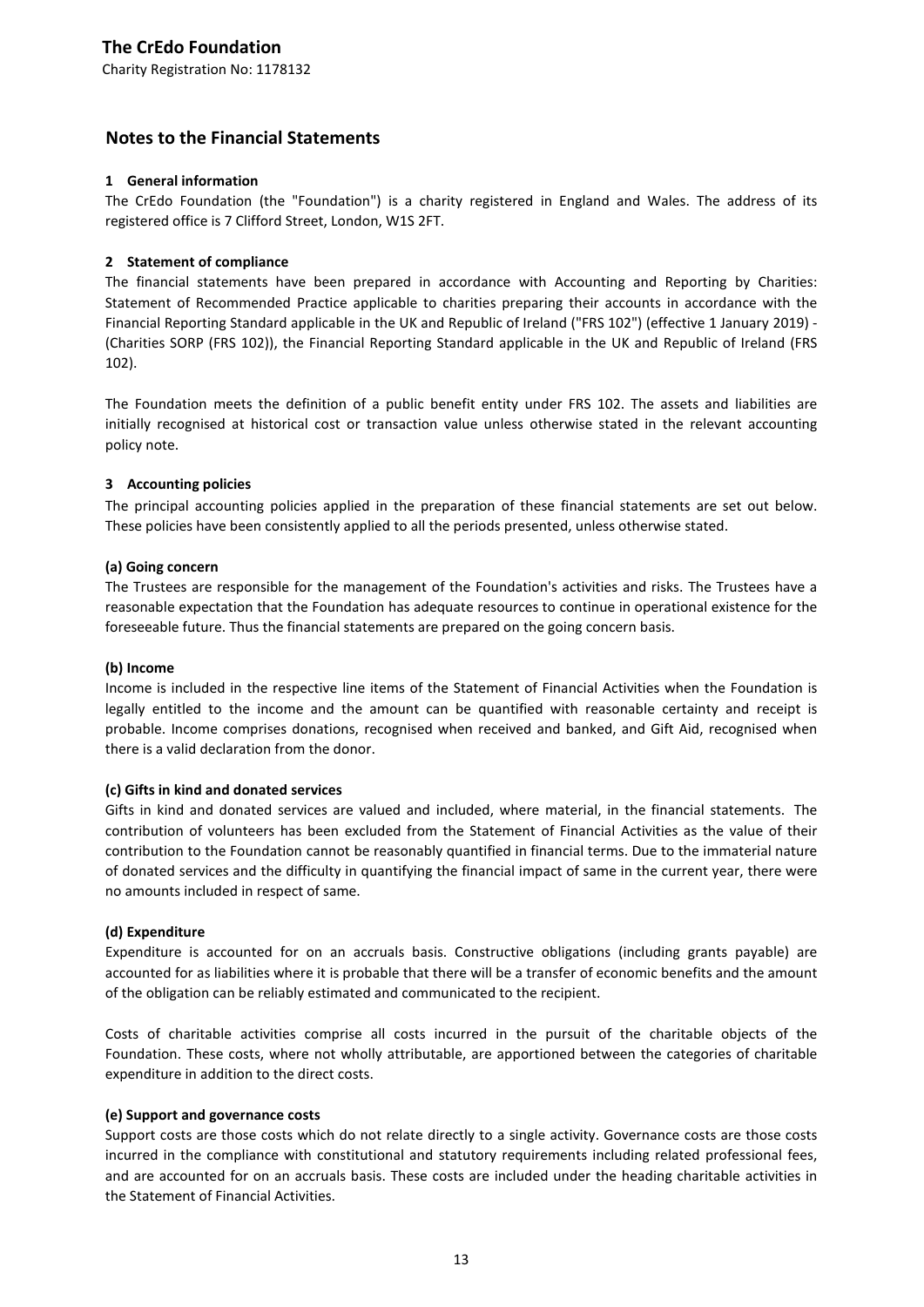Charity Registration No: 1178132

## **Notes to the Financial Statements** *(continued)*

### **3 Accounting Policies** *(continued)*

### **(e) Support and governance costs** *(continued)*

Support and governance costs have been apportioned between charitable activities on an expenditure basis, whereby the costs are allocated proportionate to the nature of the grant funded activity.

### **(f) Foreign currency translation**

Monetary assets and liabilities denominated in foreign currencies are translated into sterling at the rates of exchange ruling at the Balance Sheet date. Transactions in foreign currencies are recorded at the rate ruling at the date of transaction. All differences are taken to the Statement of Financial Activities.

### **(g) Funds**

Unrestricted Funds comprise those funds which the Trustees are free to use in accordance with the charitable objectives of the Foundation.

Restricted Funds comprise those funds that can only be used for particular restricted purposes within the objectives of the Foundation. Restricted Funds arise when the funds are specified as such by the donor(s) or when funds are raised for particular restricted purposes.

### **(h) Cash and cash equivalents**

Cash and cash equivalents includes cash in hand and bank overdrafts. Bank overdrafts, where applicable, are shown within borrowings in current liabilities.

### **(i) Financial instruments**

The Foundation has chosen to adopt Section 11 of FRS 102 in respect of financial instruments.

### *(i) Financial assets and investments*

Basic financial assets, including receivables, and cash and cash equivalents, are initially recognised at transaction price, unless the arrangement constitutes a financing transaction, where the transaction is measured at the present value of the future receipts discounted at a market rate of interest. Such assets are subsequently carried at amortised cost using the effective interest method.

At the end of each reporting period financial assets measured at amortised cost are assessed for objective evidence of impairment. If an asset is impaired the impairment loss is the difference between the carrying amount and the present value of the estimated cash flows discounted at the asset's original effective interest rate. The impairment loss is recognised in the Statement of Financial Activities.

Other financial assets, including investments, are initially measured at fair value, which is normally the transaction price. Such assets are subsequently carried at fair value and the changes in fair value are recognised in profit or loss, except that investments in equity instruments that are not publicly traded and whose fair values cannot be measured reliably are measured at cost less impairment.

### *(ii) Financial liabilities*

Basic financial liabilities, including trade and other payables, are initially recognised at transaction price, unless the arrangement constitutes a financing transaction, where the debt instrument is measured at the present value of the future receipts discounted at a market rate of interest. Trade payables are obligations to pay for goods or services that have been acquired in the ordinary course of business from suppliers. Trade payables are recognised initially at transaction price and subsequently measured at amortised cost using the effective interest method.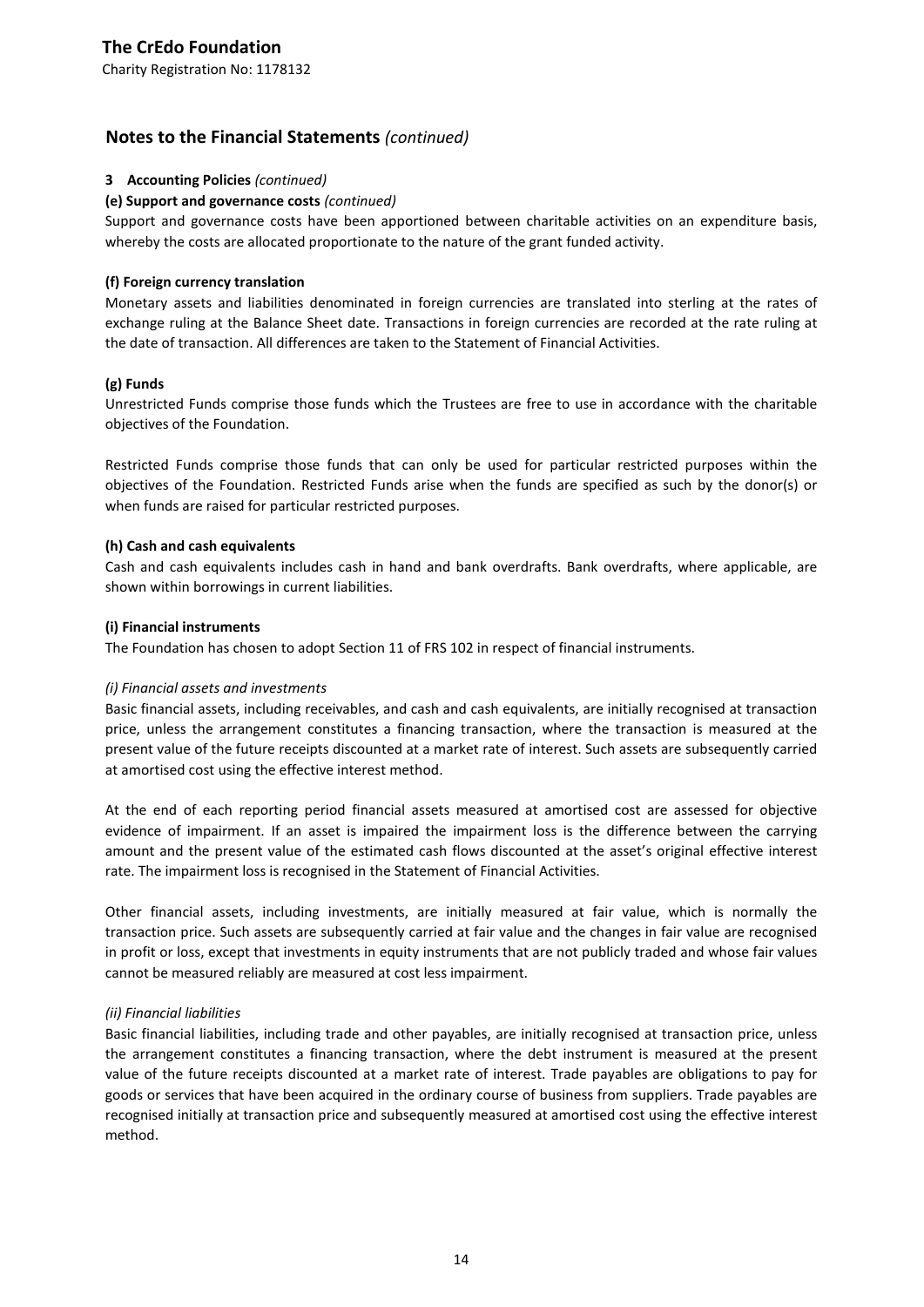## **Notes to the Financial Statements** *(continued)*

## **3 Accounting Policies** *(continued)*

### **(j) Critical accounting judgements and estimation uncertainty**

Estimates and judgements are continually evaluated and are based on historical experience and other factors, including expectations of future events that are believed to be reasonable under the circumstances.

The preparation of financial statements in conformity with FRS 102 requires the use of certain critical accounting estimates. It also requires management to exercise its judgement in the process of applying the Foundation's accounting policies. There are no areas involving a high degree of judgement or complexity, or areas where assumptions and estimates are significant.

### **4 Charitable activities**

|                             | Grant funded | Support &  |         |
|-----------------------------|--------------|------------|---------|
|                             | activity     | governance | Total   |
| Year Ended 31 December 2020 |              |            |         |
| Worldwide public benefit    | 251,050      | 32.846     | 283,896 |
|                             | 251,050      | 32,846     | 283,896 |

The recipients of the charitable grants in the year ended 31 December 2020 were The Centre for Social Justice (£115,000), Actions on Addiction (£100,000) and Recovery Connections (£36,050).

|                             | Grant funded<br>activity | Support &<br>governance | Total  |
|-----------------------------|--------------------------|-------------------------|--------|
| Year Ended 31 December 2019 |                          |                         | £      |
| Worldwide public benefit    | 52,000                   | 34,929                  | 86,929 |
|                             | 52,000                   | 34,929                  | 86,929 |

The recipient of the charitable grant in the year ended 31 December 2019 was The Centre for Social Justice. The Foundation also funded two bespoke training sessions on Adverse Childhood Experiences at The Centre for Social Justice to the value of £2,000.

### **Analysis of support and governance costs:**

|                             | General | Governance |        |
|-----------------------------|---------|------------|--------|
|                             | support | function   | Total  |
| Year Ended 31 December 2020 | £       | £          | £      |
| Legal and professional fees |         | 29,453     | 29,453 |
| Other operating expenses    | 3,393   |            | 3,393  |
|                             | 3,393   | 29,453     | 32,846 |
|                             | General | Governance |        |
|                             | support | function   | Total  |
| Year Ended 31 December 2019 | £       | £          | £      |
| Legal and professional fees |         | 31,595     | 31,595 |
| Other operating expenses    | 3,334   |            | 3,334  |
|                             | 3,334   | 31,595     | 34,929 |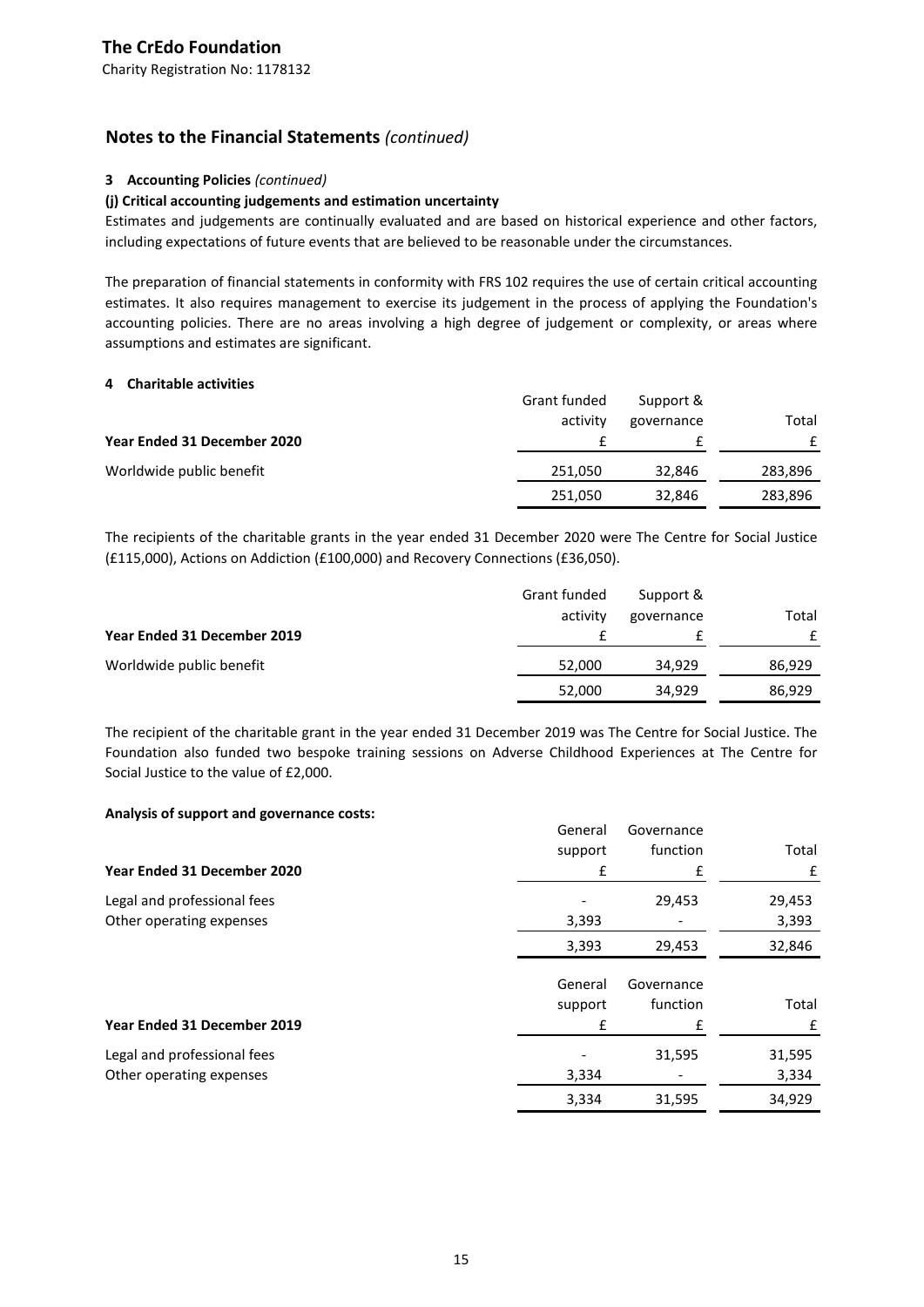## **Notes to the Financial Statements** *(continued)*

## **5 Staff costs**

The Foundation did not employ any persons during the year ended 31 December 2020 (2019: nil).

The Foundation considers its key management personnel to comprise of the Trustees. The Trustees were not paid, nor received any other benefits, from the Foundation during the year. The Trustees were not reimbursed expenses during the year. No Trustee received payment for professional or other services supplied to the Foundation.

## **6 Taxation**

The Foundation is exempt from tax on income and gains falling within section 505 of the Taxes Act 1988 or section 252 of the Taxation of Chargeable Gains Act 1992 to the extent that these are applied to its charitable objects.

### **7 Net income**

|                                                                |           |         | Year Ended  | Year Ended  |
|----------------------------------------------------------------|-----------|---------|-------------|-------------|
|                                                                |           |         | 31 December | 31 December |
|                                                                |           |         | 2020        | 2019        |
|                                                                |           |         | £           | £           |
| Net income is stated after charging:                           |           |         |             |             |
| Fees payable to the independent examiner for the review of the |           |         |             |             |
| financial statements                                           |           |         | 2,500       | 2,500       |
| <b>Debtors</b><br>8                                            |           |         |             |             |
|                                                                |           |         | 31 December | 31 December |
|                                                                |           |         | 2020        | 2019        |
|                                                                |           |         | £           | £           |
| Gift Aid receivable                                            |           |         | 100,000     | 18,750      |
| Prepayments                                                    |           |         | 1,618       |             |
|                                                                |           |         | 101,618     | 18,750      |
| <b>Creditors</b><br>9                                          |           |         |             |             |
|                                                                |           |         | 31 December | 31 December |
|                                                                |           |         | 2020        | 2019        |
|                                                                |           |         | £           | £           |
| Trade payables                                                 |           |         | 1,725       |             |
| Accruals                                                       |           |         | 3,000       | 3,500       |
|                                                                |           |         | 4,725       | 3,500       |
| <b>Movement in funds</b><br>10                                 |           |         |             |             |
|                                                                |           |         |             |             |
|                                                                | 1 January |         |             | 31 December |
|                                                                | 2020      | Income  | Expenditure | 2020        |
| Year Ended 31 December 2020                                    | £         | £       | £           | £           |
| Unrestricted                                                   | 60,584    | 500,000 | (283, 896)  | 276,688     |

60,584 500,000 (283,896) 276,688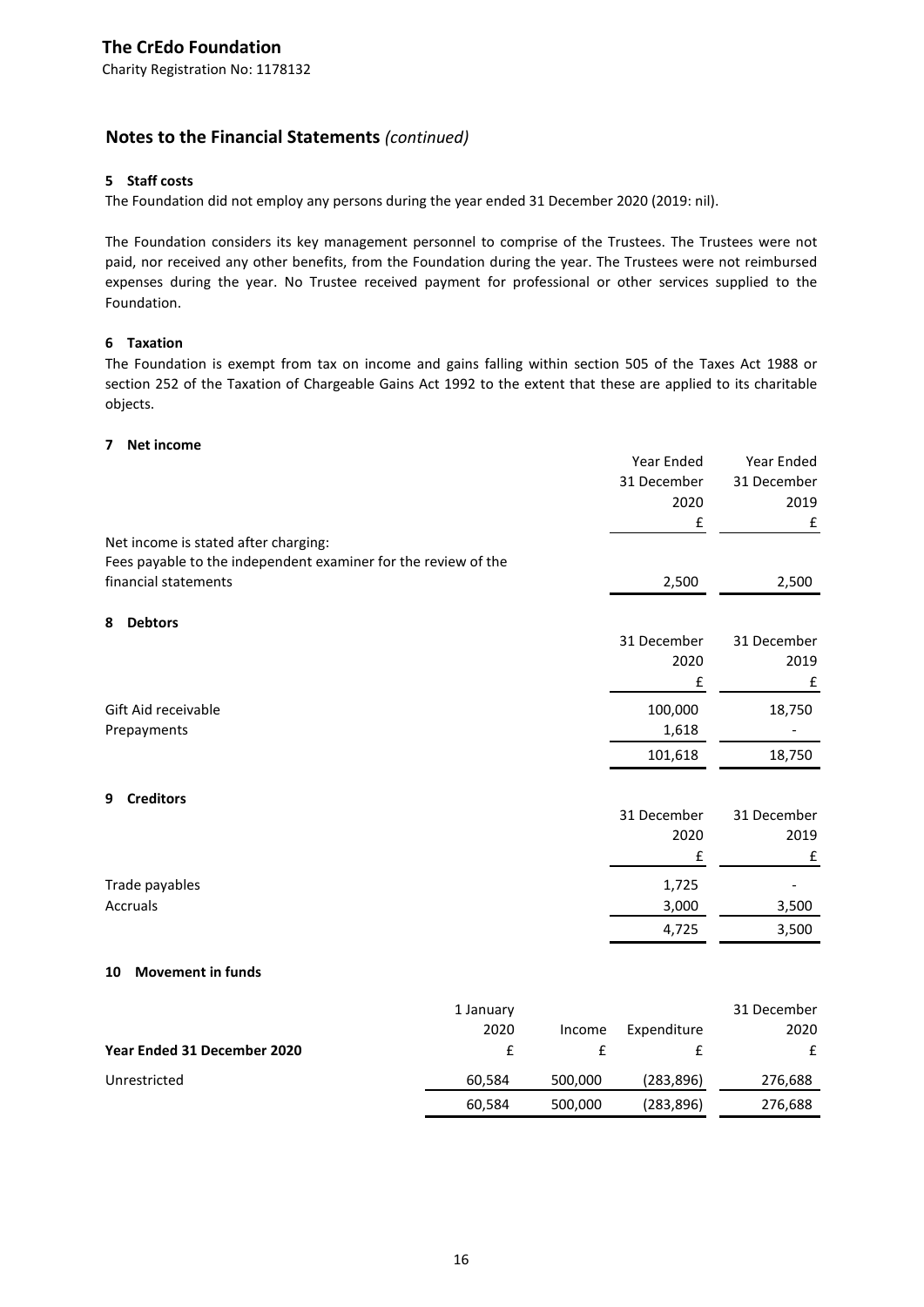Charity Registration No: 1178132

## **Notes to the Financial Statements** *(continued)*

### **10 Movement in funds** *(continued)*

|                             | 1 January |        |             | 31 December |
|-----------------------------|-----------|--------|-------------|-------------|
|                             | 2019      | Income | Expenditure | 2019        |
| Year Ended 31 December 2019 |           |        |             | £           |
| Unrestricted                | 53,679    | 93.834 | (86, 929)   | 60,584      |
|                             | 53,679    | 93,834 | (86, 929)   | 60,584      |

### **11 Notes to the Statement of Cash Flows**

|                                   | Year Ended  | Year Ended  |
|-----------------------------------|-------------|-------------|
|                                   | 31 December | 31 December |
|                                   | 2020        | 2019        |
|                                   | £           | £           |
| Net income for the financial year | 216,104     | 6,905       |
| Adjustments for:                  |             |             |
| (Increase) / decrease in debtors  | (82, 868)   | 2,917       |
| Increase in creditors             | 1,225       | 750         |
|                                   | 134,461     | 10,572      |

### **12 Financial risk management**

The Foundation's financial activities may expose it to a variety of financial risks, broadly grouped as market risk, credit risk and liquidity risk.

### **Market risk**

The Foundation's exposure to market risk is limited to currency exchange risk. The currency exchange risk arises from the its cash and cash equivalents held in currencies other than the functional currency of the Foundation. The Foundation does not actively seek to hedge its exposure to foreign exchange risk.

### **Credit risk**

The Foundation's exposure to credit risk arises mainly through its cash and cash equivalents. The Foundation will hold all cash with banks whom the Foundation has strong, well-established relationships and who typically have a minimum Moody's or S&P rating of investment grade. At the reporting date, the maximum exposure to credit risk is represented by the carrying amount in the Balance Sheet.

### **Liquidity risk**

Liquidity risk is the risk that the Foundation will encounter difficulties in meeting the obligations associated with its financial liabilities that are settled by delivering cash or another financial asset. The Foundation expects to meet its financial obligations through operating cash flows. In the event that the operating cash flows would not cover all the financial obligations the Foundation has cash reserves and credit facilities available.

### **13 Contingent liabilities and financial commitments**

The Foundation had no contingent liabilities or financial commitments noted at 31 December 2020 (2019: nil).

### **14 Related party transactions**

During the year, the Foundation received donations without conditions from the Trustees of £400,000 (2019: £75,000).